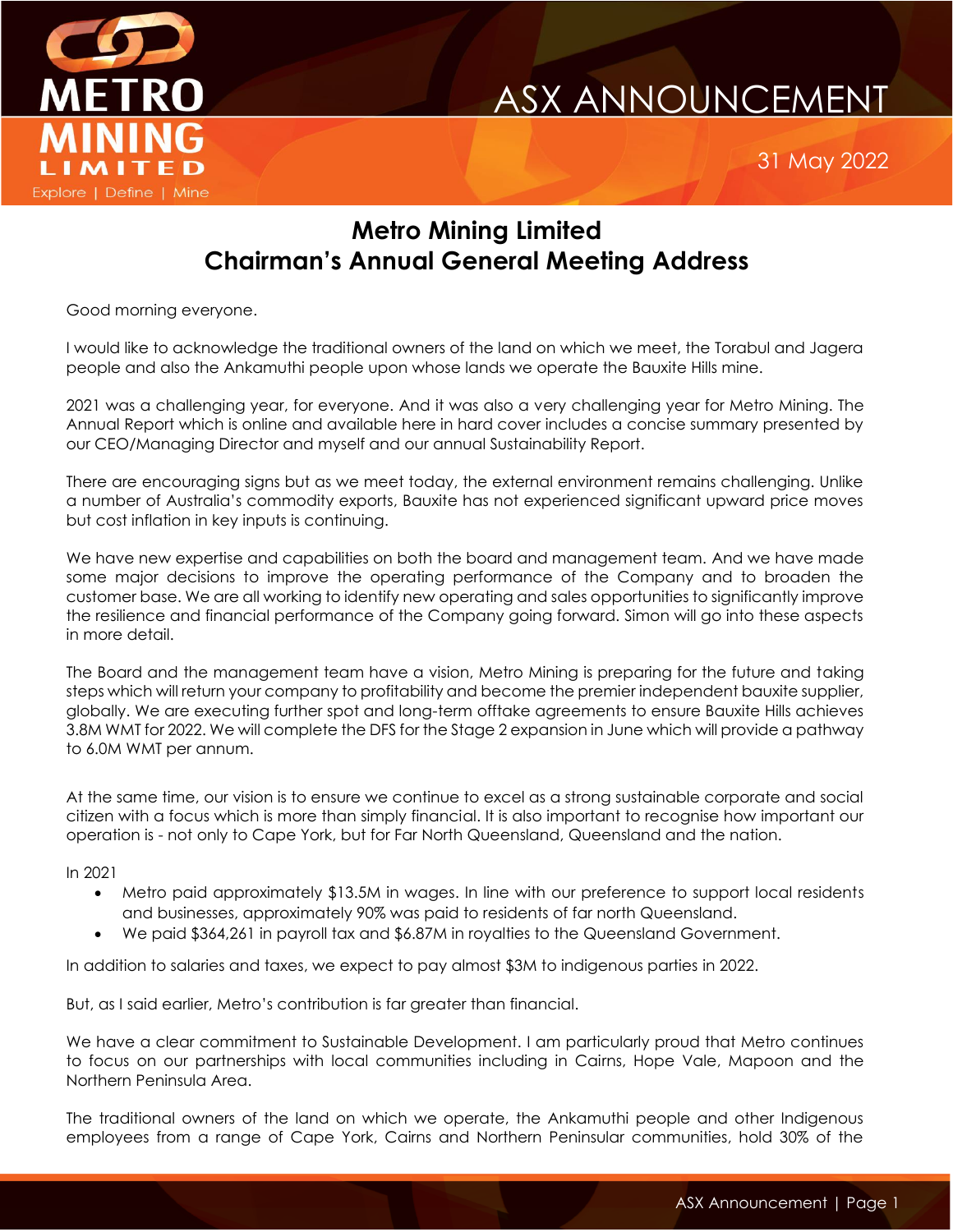positions at the Bauxite Hills Mine - the highest average since the commencement of operations and we are re-starting our Trainee Programme in 2022.

In 2022 the community is demanding companies be held to account when it comes to social and environmental outcomes as well as financial contributions. Metro is proud of our contributions to our communities and our focus on preserving the cultural heritage of the area around our operations, minimising our environmental impact and leaving a lasting legacy for the community. We particularly recognise our shared responsibility with the Ankamuthi people to protect and preserve the land and water in which we operate.

Metro continues to work with local Indigenous communities, business groups, councils, charitable organisations and local service providers to share the social and economic outcomes of mining. Metro is particularly proud of its ongoing reputation for employing and buying locally. We expect to facilitate 3 – 4 new indigenous business opportunities this year.

We are committed to maintaining or improving the environment in which we operate. Our approach is based upon minimising environmental impacts by only disturbing land necessary to support mining operations and progressively rehabilitating mined areas as soon as possible.

Metro acknowledges and supports the Australian Government's Emissions Reduction Plan. We have commenced evaluating de-carbonisation opportunities including renewable-energy sources such as solar and battery storage for the operation of the Bauxite Hills Mine.

In summary, first, I would like to acknowledge our workforce who have delivered safe and productive outcomes in a difficult period. I also include our key site contract partners, Trans Shipping Australia, Blake Machinery Group and Cater Care.

Secondly, I would like to acknowledge the support of our customers. In March, we announced additional offtake agreements with our foundation customer, Xinfa to take Metro's contracted tonnage for 2022 to 3.8M WMT . Xiangsen Aluminium is now our second baseload customer with a strategic agreement that anticipates 1.7M Wet Metric Tonnes (WMT) per year offtake from 2022 to 2024. The 2022 tranche is already secured under binding terms.

Thirdly we have secured Contracts of Affreightment (COAs) with our key freight providers for 2.0M WMT in 2022, including a three-year contract with Berge Bulk for approximately 1.5M WMT per year, importantly with fixed price and bunkers.

Finally, and importantly, we recognise the strong support of existing and new shareholders through the \$25 Million capital raising.

We also continue to look for new bauxite and other opportunities both within Australia and overseas to grow the business. Of course, we maintain a strong focus on safety which together with driving cost improvements and working closely with our prime haulage and marine contractors has enabled us in introduce new efficiencies and cost reductions into the operations.

In closing. I would like to acknowledge Stephen Everett's contribution to the company. Stephen resigned from the Board in February after 9 years, including 7 as Chairman. We thank him for his outstanding contribution. We welcome Andy Lloyd to the Board.

I would like to acknowledge, and thank, our CEO and Managing Director Simon Wensley for his tireless efforts. Likewise, I thank the senior management team, our own team members and our contractors for their considerable dedication and hard work.